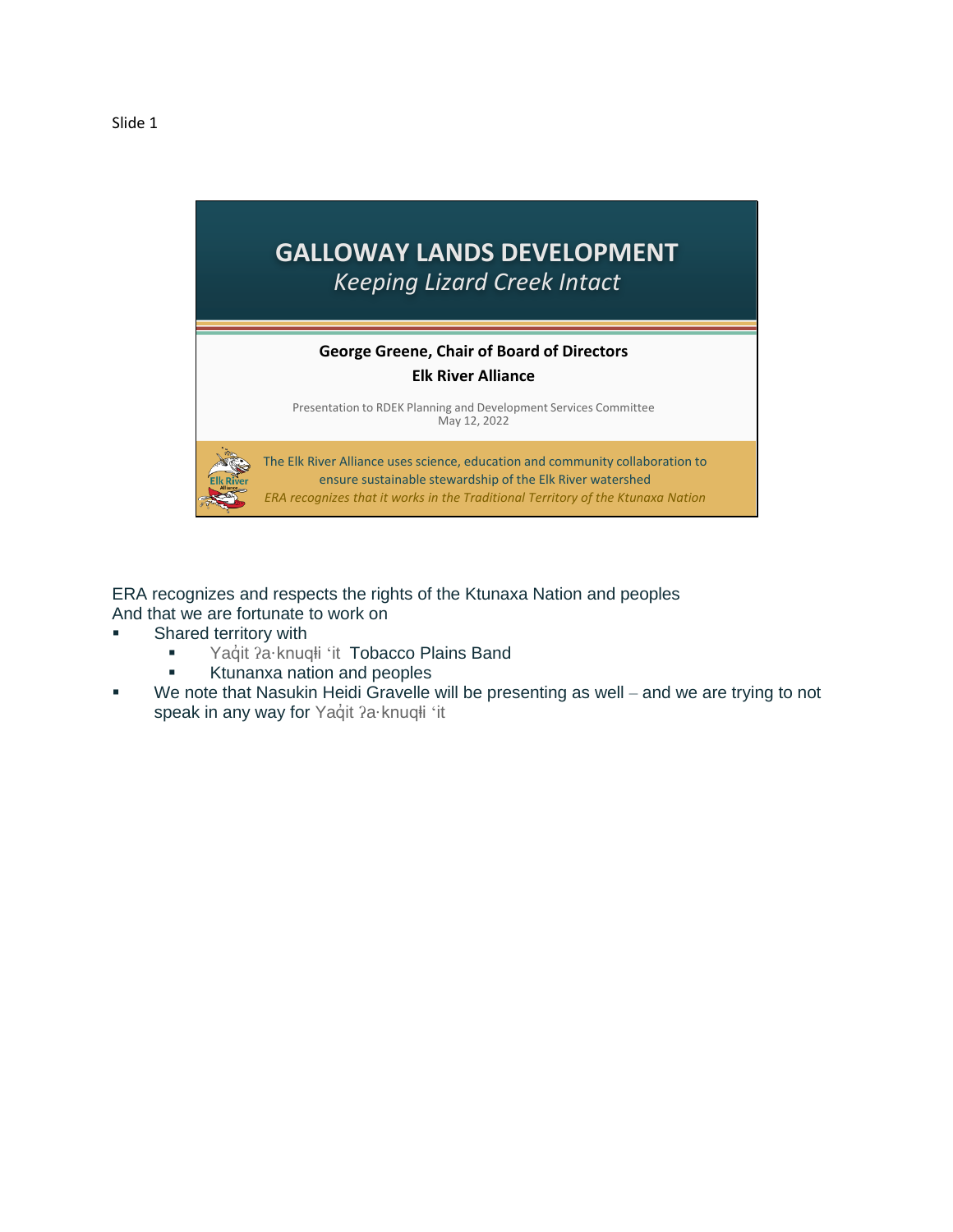

We are about working to ensure the health of the watershed

- We unite citizens and users of the Elk River **through shared values**
- **Promote safe and environmentally responsible use of the Elk River including responsible fishing**

## **Expert staff and Board with long-term local knowledge**

## George Greene

Here representing the Elk River Alliance - ERA

The ERA has a professional board who are experts in aquatic ecology, hydrology, water quality and community engagement. And strong full time staff team including a terrestrial ecologist, an aquatic ecologist and community education specialist.

I have long experience in conservation including with organizations who set standards for protected and conserved areas and am a property owner and RDEK tax payer

The ERA is coordinating the work of a Elk Watershed wide Monitoring collaborative involving conservation organizations, municipal governments and provincial environment agency, river recreational users and industry – this Collaborative not taking a position on the Galloway lands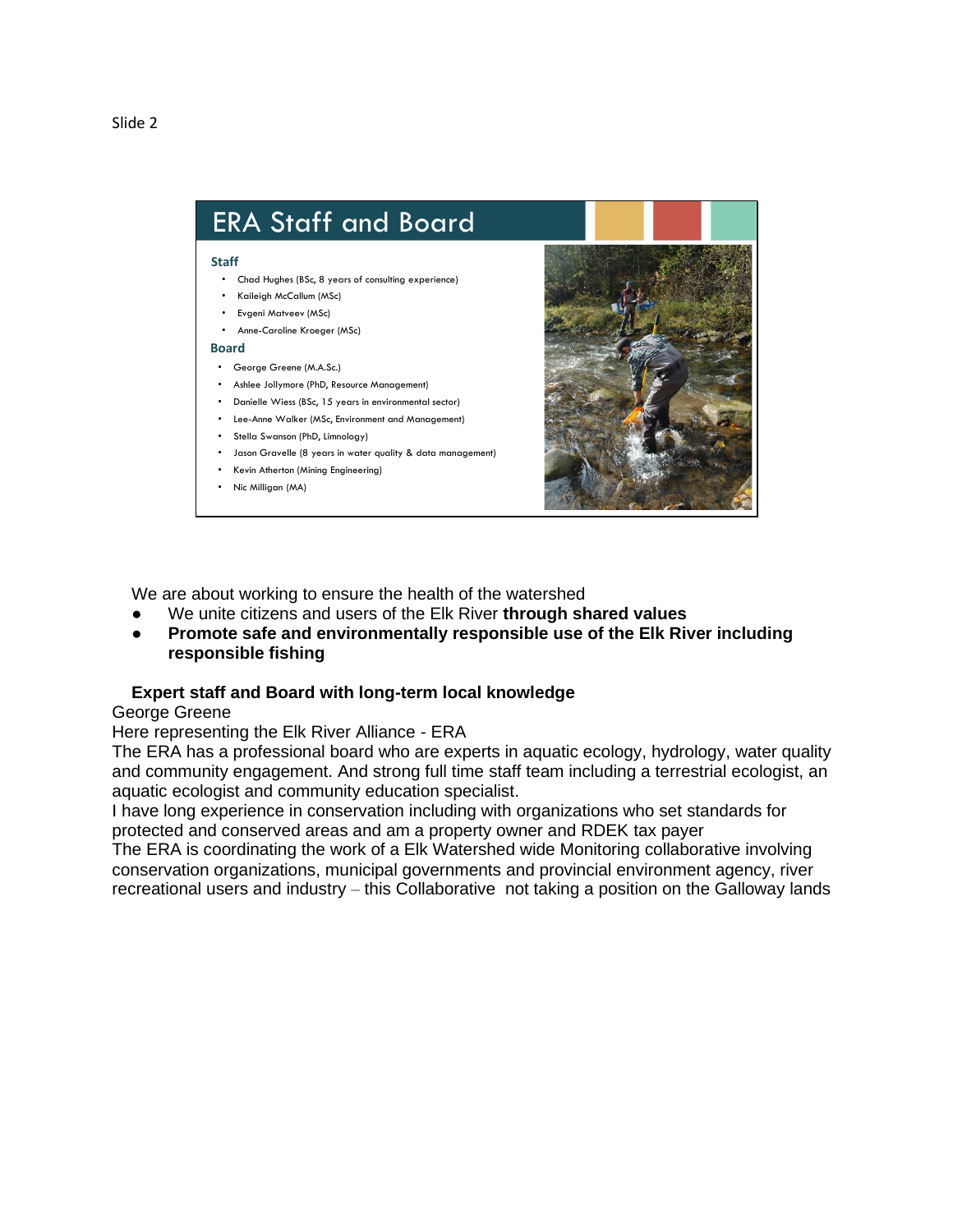

Let me start by saying that we saw only yesterday that the Galloway development application has changed - again and that the RDEK planning staff recommendation has changed as well – my presentation cannot possibly consider the suggested major changes to the proposed development - so I will continue with our intent to speak for lizard creek and conservation values

Given the importance of these lands, I am sharing again how the community sees and uses it I am thinking that all Directors in this committee – representing rural areas as well as cities and towns –value the natural assets of the lands in their areas – for hunting, angling, trail use, wildlife viewing - and more broadly for the wilderness settings and landscapes that they enjoy

Here in the Elk Valley residents have had the privilege to use and enjoy the Galloway lands over the past decades for

- For fish habitat and angling
- For wildlife
- For low impact recreational uses
- With all of these maintained through the active stewardship of a range of organizations that have conserved Lizard Creek drainage -- with the permission of the landowner

So our citizens will not want to see these conservation and recreational values lost – particularly in one of the few remaining intact properties

And let me say that we recognize that this is private land currently under land use and zoning rural resource use (forestry) and resort expansion permitting rural residential But the fact is that for 40 years it has been maintained by the landowner to support these community values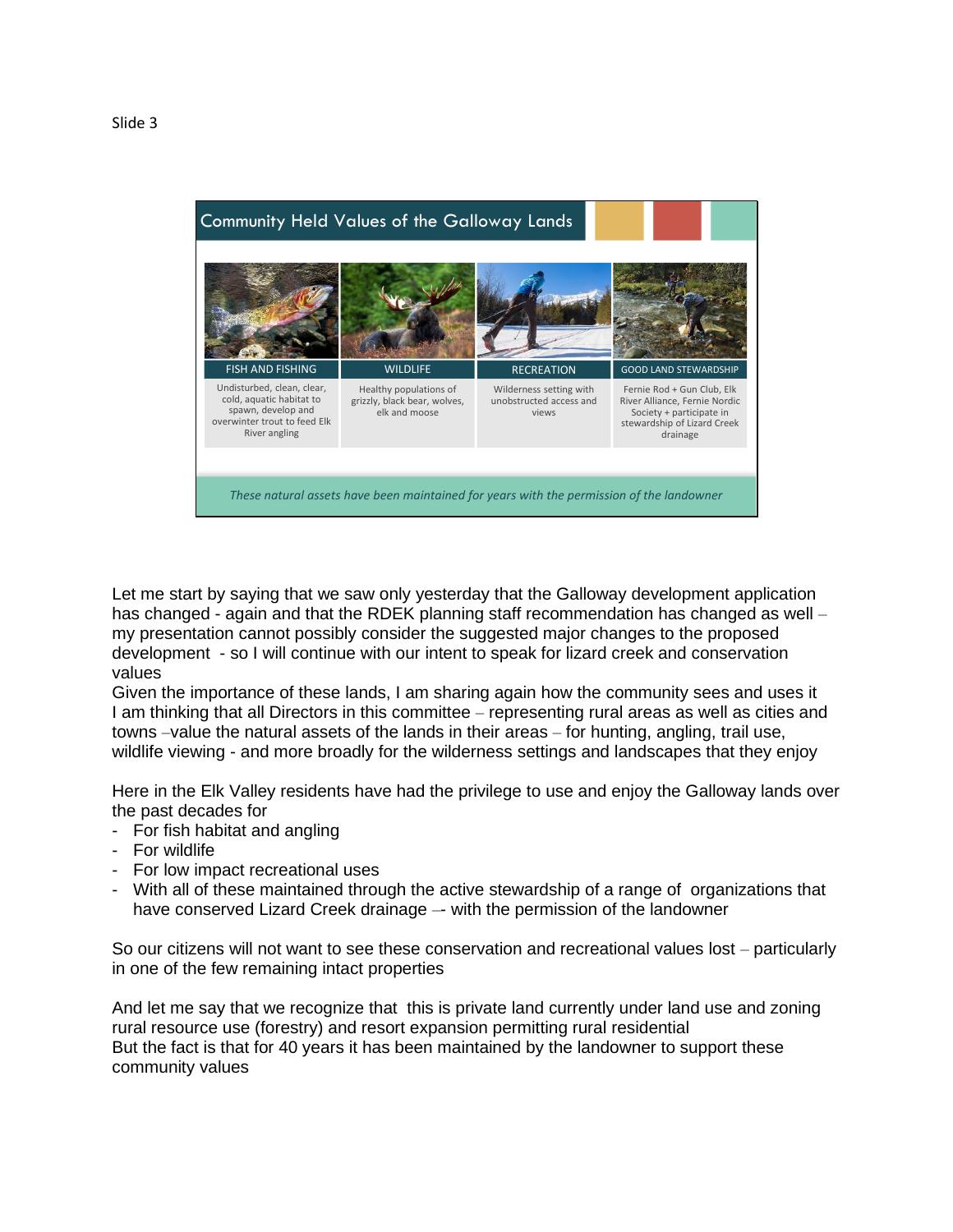

As the Elk River Alliance our focus is on the watershed and particularly lizard creek fish habitat and water quality – given its high value as spawning habitat for Westslope Cutthroat Trout – as a largely undisturbed tributary of the elk

– we provided data from our surveys in January presentation

We remain concerned about the range of threats the proposed development poses to water quality and to fish habitat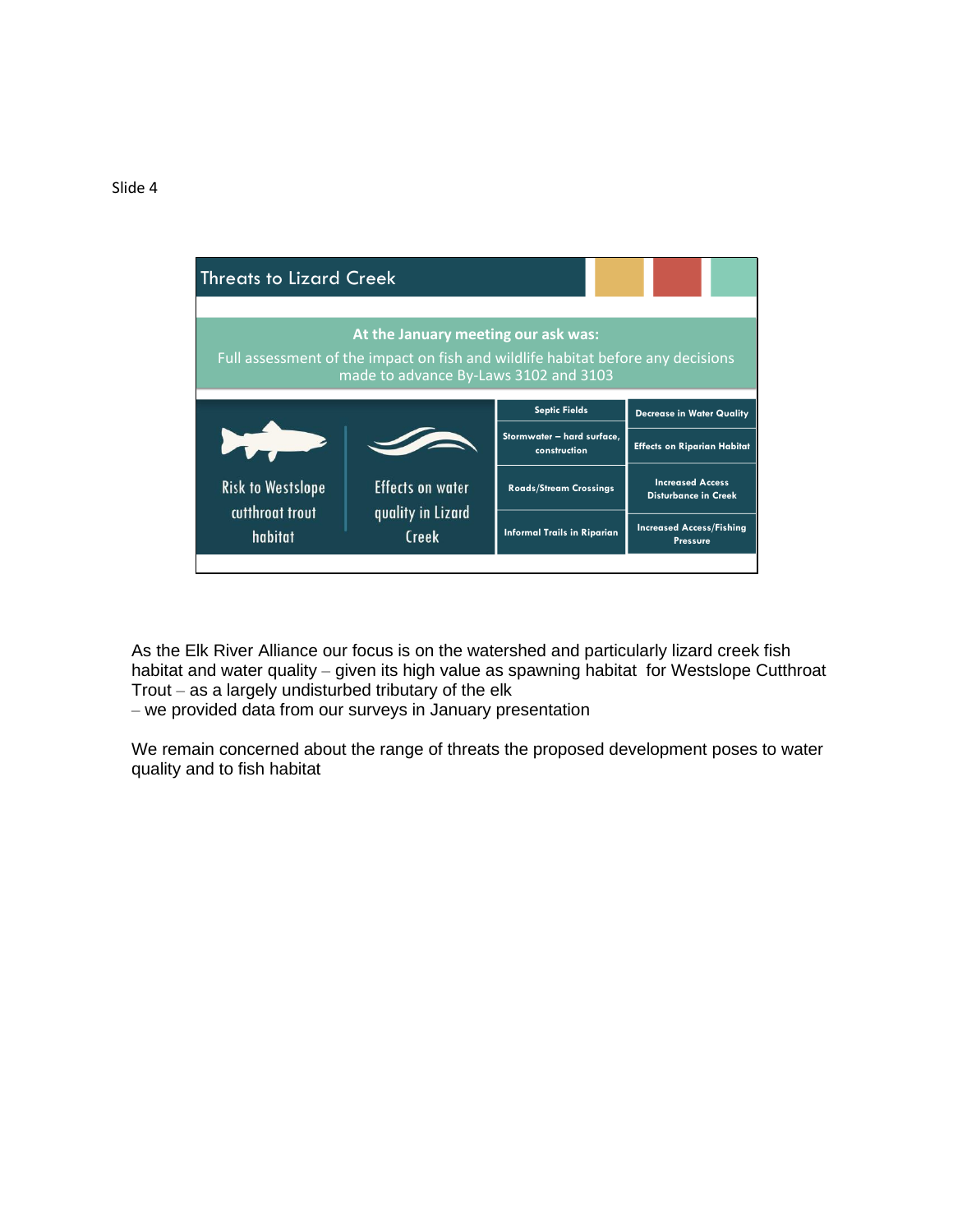| ۰,<br>۰,<br>×<br>×<br>۰,<br>۰, |  |
|--------------------------------|--|
|--------------------------------|--|

| <b>Inadequate Lizard Creek Protection Measures</b>                                                                                                                                                                                                                                   |                                                                                                                                                              |  |
|--------------------------------------------------------------------------------------------------------------------------------------------------------------------------------------------------------------------------------------------------------------------------------------|--------------------------------------------------------------------------------------------------------------------------------------------------------------|--|
| <b>PROPOSED MITIGATION</b>                                                                                                                                                                                                                                                           | <b>ERA CONCERN</b>                                                                                                                                           |  |
| Minimum 30m setback from the residential lots as<br>per Riparian Areas Protection Regulation<br>(Implied Conclusion: The risk to Westslope Cutthroat Trout<br>is very low due to the large setbacks provided from Lizard<br>Creek and the retention of green space along the creek.) | No full assessment of impact on fish and<br>wildlife habitat.<br>No assessment of adequacy of setback for fish<br>habitat protection.                        |  |
| <b>Applying Best Management Practices for</b><br>development through sediment and erosion<br>protection, and Environmental Guidelines for<br>Urban and Rural Land Development in B.C.                                                                                                | Existing developments in the area show<br><b>inadequacy</b> of controls: What is the enforcement<br>record? What is RDEK capacity to monitor and<br>enforce? |  |
| The installation of the septic systems for the<br><b>Galloway Lands is regulated. Regulation to</b><br>ensure constructed septic systems do not cause a<br>health hazard                                                                                                             | No cumulative septic contamination study-rely on<br>adequacy of each homeowner septic system.                                                                |  |

We have reviewed the studies done by cascade environmental resource group and the mitigation measures proposed.

I ran an environmental consulting company for 20 years. and I respect the work of Cascade and the others. But it is all in the question and scope put to the consultant by the client. Here we have 1) rebuttals to concerns raised and in fairness 2) proposed mitigation measures

We also reviewed the reportS of environmental design group re conservation development and western water associates re well water supply and their report plus that of Mulyck consulting re septic system placement

we appreciate their recommendations and efforts to propose mitigation measures – but these are all based on good practice standards and in some cases generic regulations – but have not been based on in most part on local and area field data – existing or new where there are gaps

So we find them inadequate to protect lizard creek water quality and fish habitat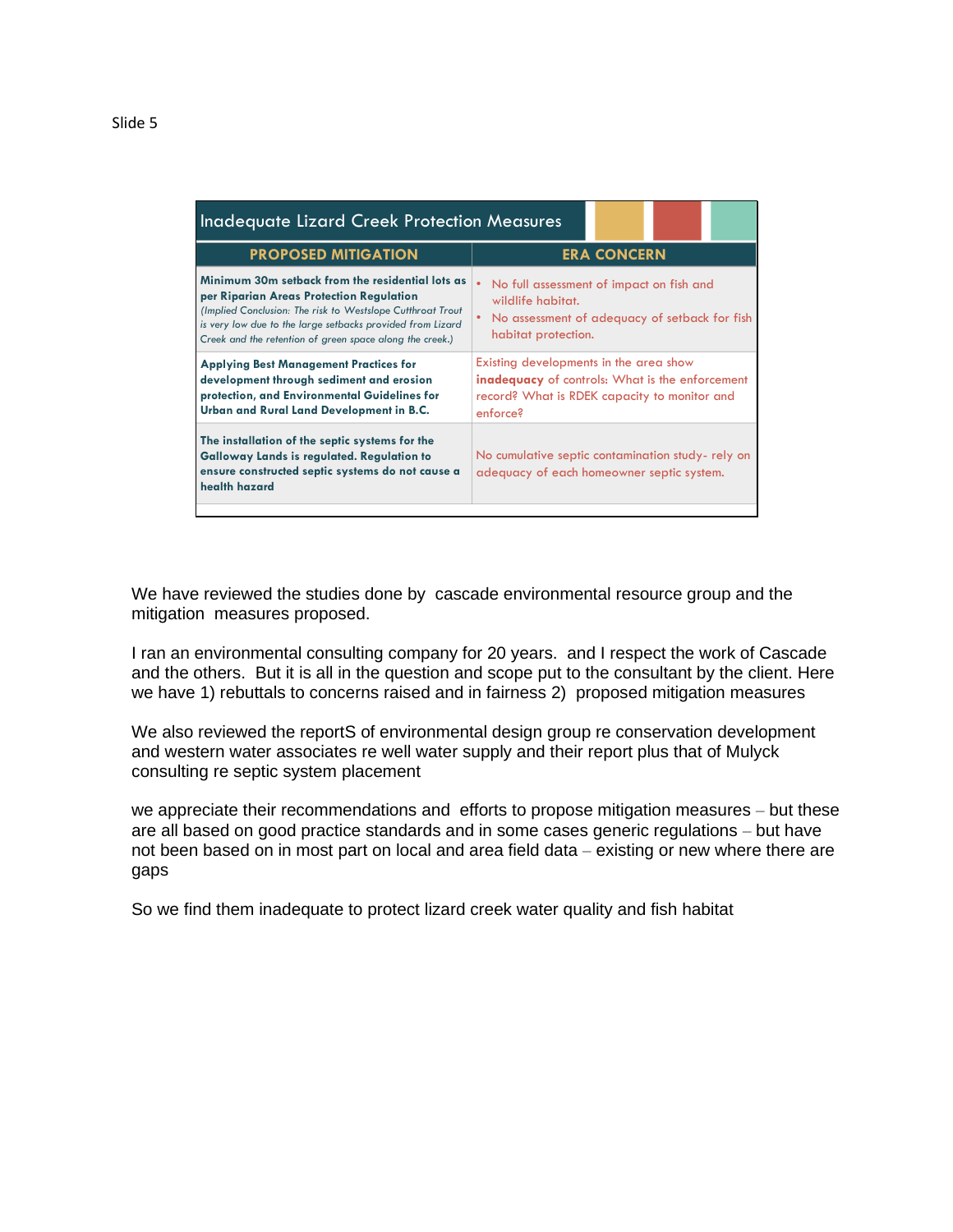

Here I must say not much has changed from the initial application

We remain concerned that carving up an intact - high-conservation value property into many small pieces - covered by a multitude of conservation covenants – cannot be considered conservation land

This does not meet the BC definition of conservation lands- those having a primary purpose to conserve and manage habitat for significant fish and wildlife – while concurrently providing for public access for recreational uses

So essentially, we are talking about a series of green set backs and small patches of estate green space and some narrow corridors

Covenants on private land parcels and stream setback and park buffer would be registered under a not-for-profit of 74 landowners and a few conservation and community user groups – not a very balanced vote. And "The RDEK shall also be named on these covenants to prevent discharge or modification" BUT to quote from your packag RDEK "has no obligation to enforce the covenants."

This will NOT maintain INTACT the existing interconnected network of stream and lands along the Lizard Creek corridor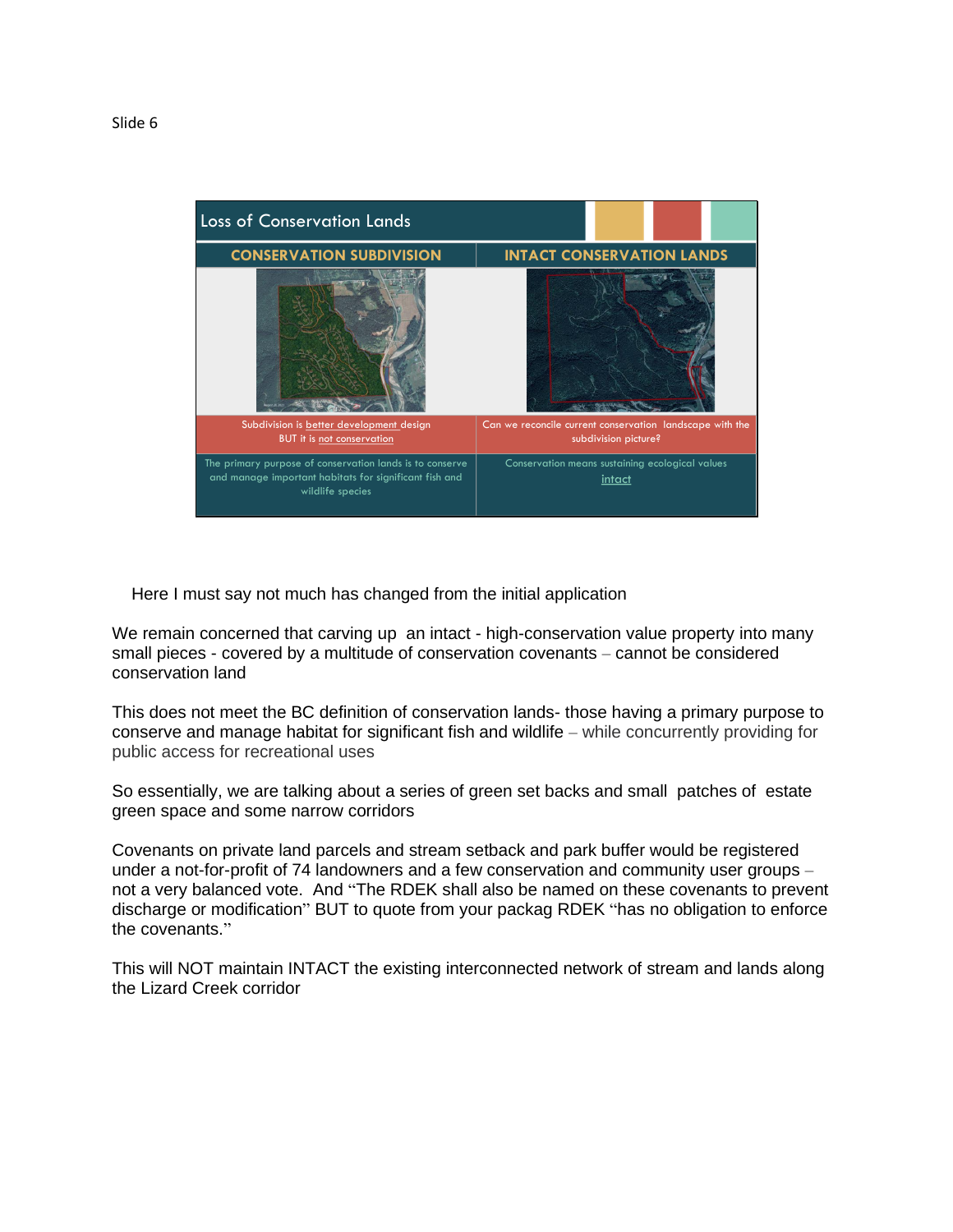

https://elkfordnordicskiclub.ca/

+ Boivin Creek Trail

A ski trip to the Boivin Hut affords the skier an opportunity for fresh air and exercise along with incredible mountain views. Round trip is approximately 7 km and 150m vertical elevation. Continue on to the Wildcat Hut and back to the trailhead - 14 km and 300m vertical. Following logging in the mid-2000's, the forestry company turned over the logging road to the ski club. This road (referred to as the "Upper Trail") is maintained by the Club Spectacular views of Phillips Peak are afforded from the Upper Trail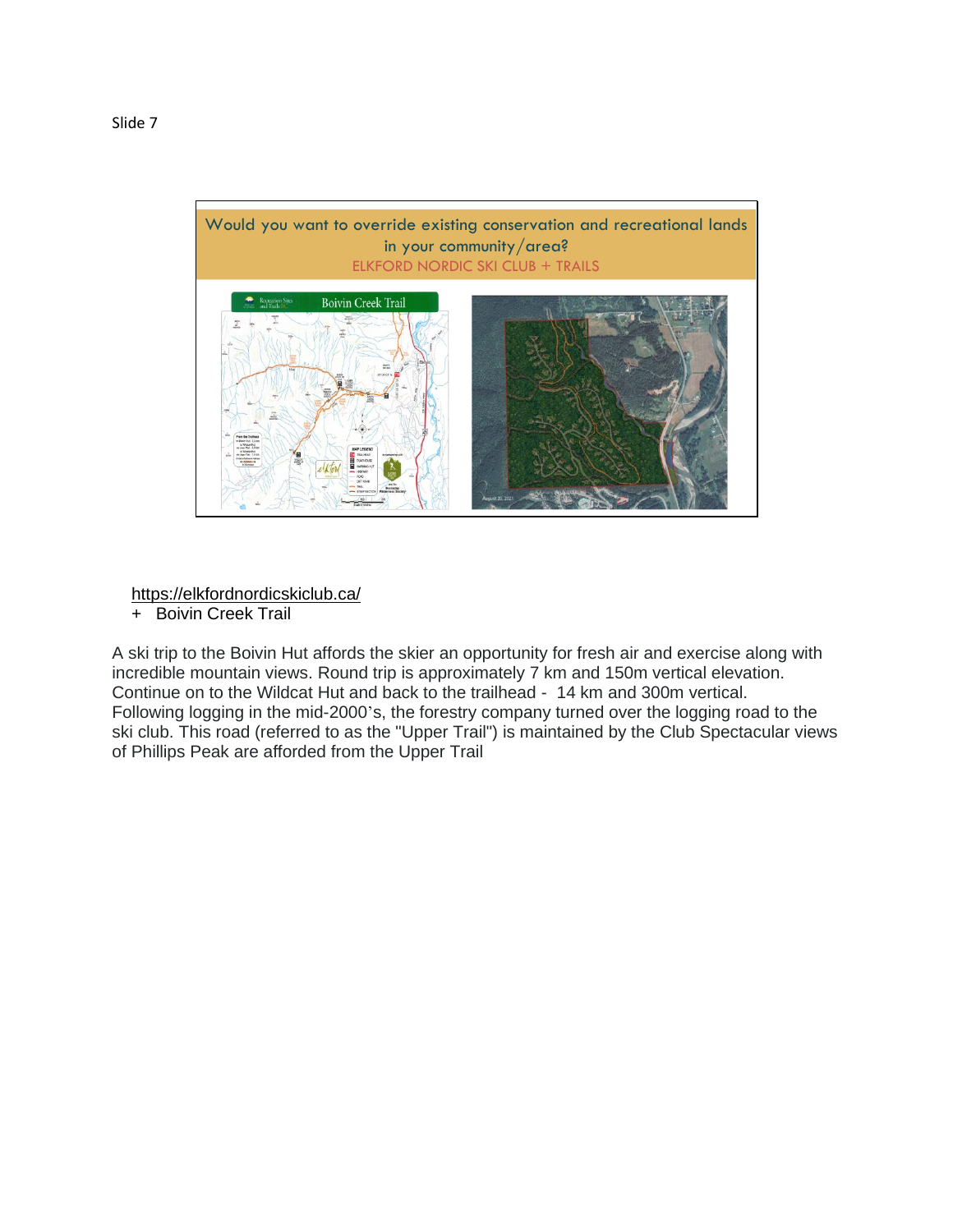

## https://www.kimberleynaturepark.ca/

The Kimberley Nature Park protects important wildlife habitat and provides exceptional opportunities for ecological education and non-motorized recreation. Located inside the City of Kimberley, the 840-hectare nature park contain more than 50 kilometers of trails linking forested hillsides, panoramic viewpoints, pockets of old-growth cedar, rugged talus slopes and numerous small ponds and streams. The largest municipal park in British Columbia is managed by the non-profit Kimberley Nature Park Society, which has a mandate of conservation, education and recreation.

## https://www.kimberleynordic.org/

Extensive winter x-country trail system adjacent to the Nature Park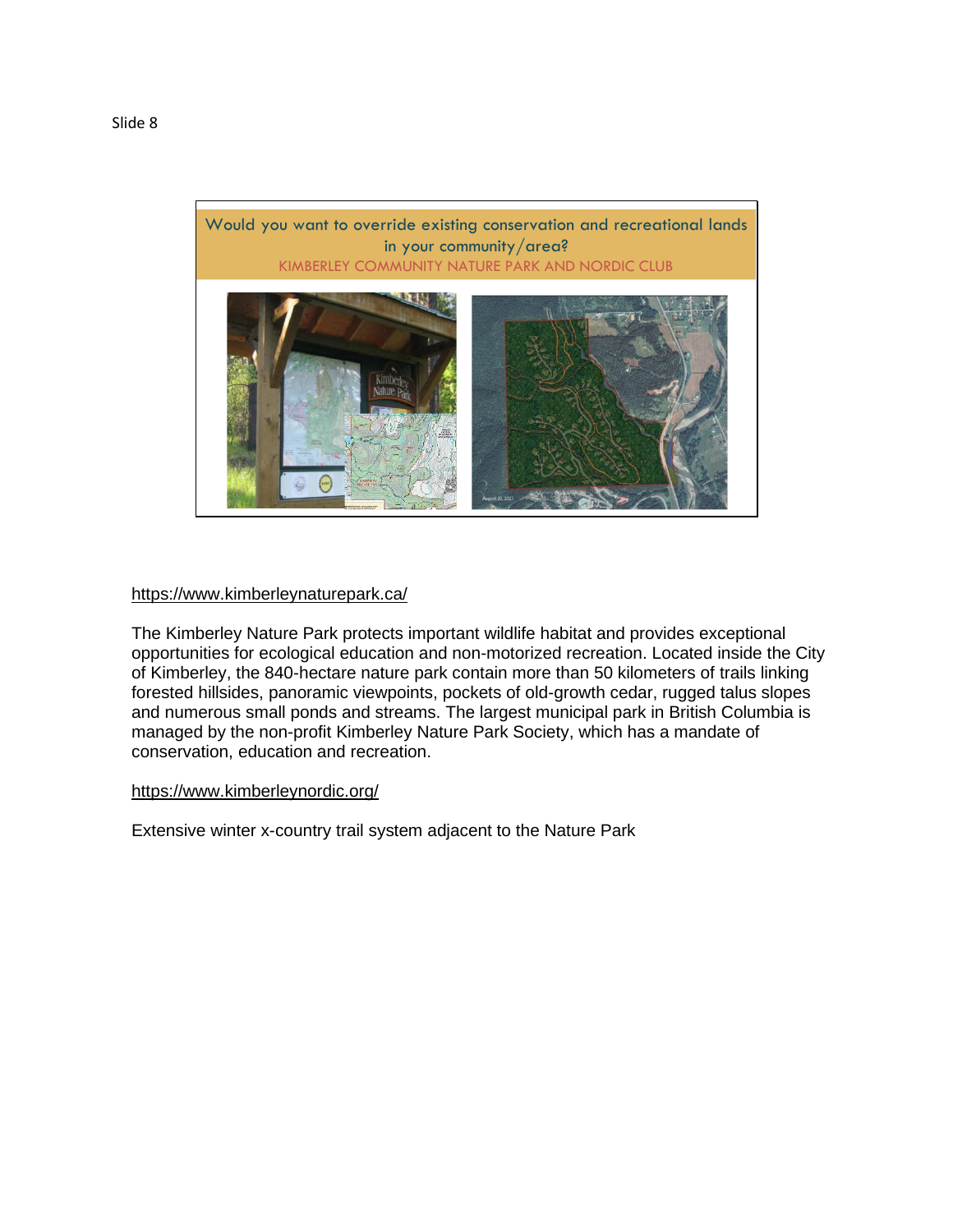

The Nature Trust of British Columbia, one of the province's leading non-profit land Conservation organizations, together with Fairmont Hot Springs Resort, a year-round destination resort located in in the Columbia Valley, announce that 143 acres of ecologically important land located near Fairmont Hot Springs Resort has now been protected from development and will be conserved as a natural wetland.

- The property known as The Hoodoos Columbia Wetlands, is adjacent to The Nature Trust's Hoodoos Conservation Complex, and a portion of the Columbia Wetlands Wildlife Management Area. The purchase of this property from Fairmont Hot Springs Resort by The Nature Trust of BC, adds to a continuous area, over 11,000 acres of relatively undisturbed wetlands, riparian, and grassland habitat
- **Vivek Sharma, CEO, Fairmont Hot Springs Resort** Fairmont Hot Springs Resort was pleased to enter this valuable partnership with The Nature Trust of BC. Protecting the wetlands preserves the natural habitat of our community, which we are dedicated to supporting now and in the future.

Bounded by The Nature Trust's Hoodoos **Conservation Complex on one side and the Columbia Wetlands Wildlife Management Are**a on the other, Hoodoos – Columbia Wetlands contributes to the resilience of a continuous conservation area totaling 4,496 hectares.

**The Columbia Wetlands is a very large wetland and river system located on the Upper Columbia River, in the East Kootenay** portion of BC. Several major communities are located along the edge of the river and wetlands.

They are recognized as a wetland of international importance by the United Nations under the RAMSAR Treaty.The system stretches 150 km from Canal Flats and Invermere in the south, to Golden in the north.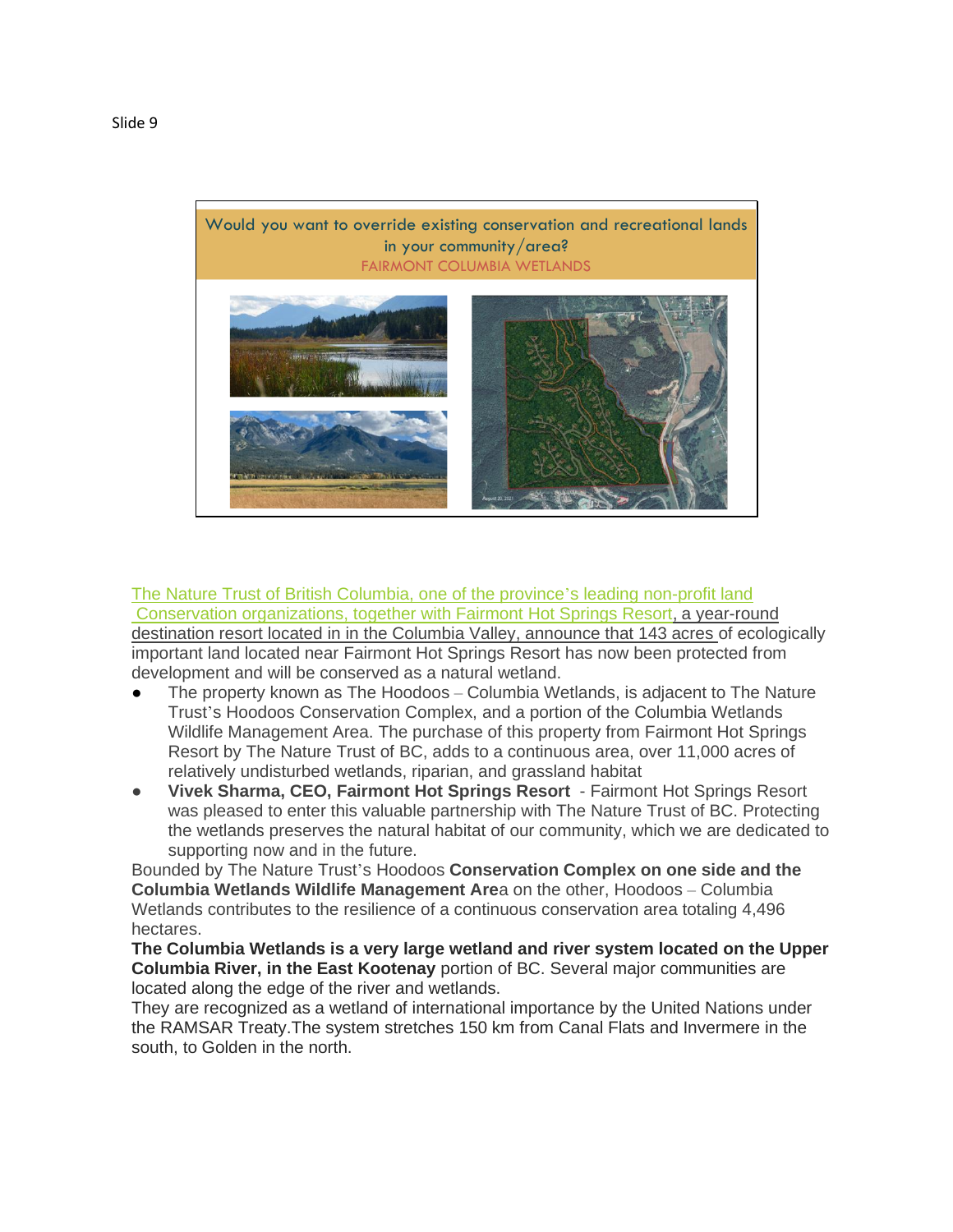

There is much that can be learned from the examples I have just shown – involving private land holders, communities, governments and not-for-profit organizations – working to meet conservation and community use needs.

ERA recognizes that the land is currently under an agreement for sale to the Galloway lands developer – but presume this is subject to a decision by the RDEK Directors to amend the OCP and zoning of the property

And, we understand the interest of the landowner to get fair value if he sells the land

BUT REMEMBER The decision on the best use – most appropriate use - of these lands rests with you – the Directors of the RDEK

- Looking at other similar land parcels in other RDEK areas/ municipalities...
- to decide in favour of citizen interests and the community values held by your constituents throughout the RDEK